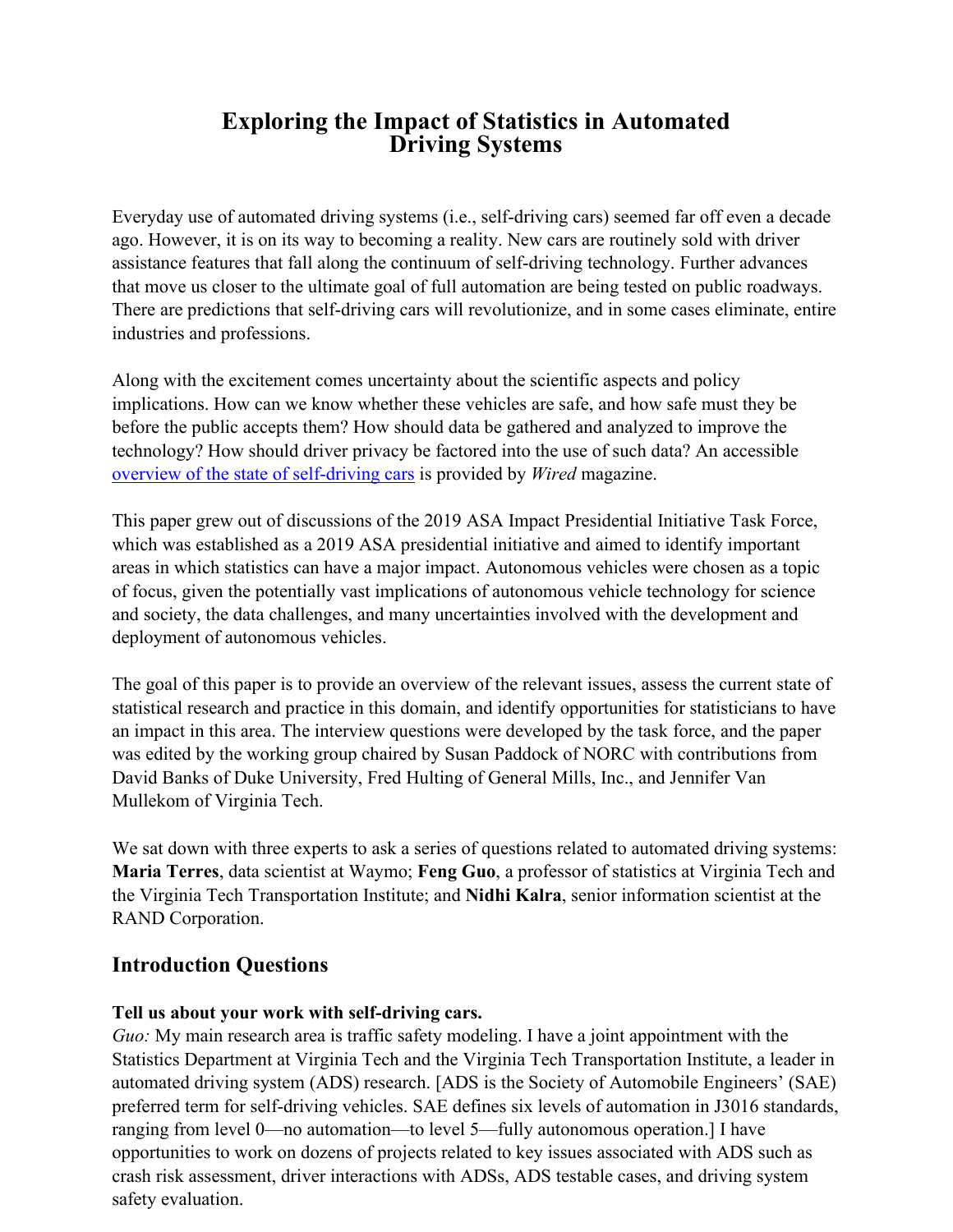*Kalra:* I've been working on self-driving car policy for over a decade on topics covering a variety of social, economic, and sociotechnical issues. First and foremost among these issues is safety—how do we think about self-driving safety—but also environmental issues, regulations, accessibility—who will this technology help, who is it less likely to help—and labor issues.

*Terres:* I am a data scientist at Waymo, the Alphabet company born from the Google self-driving car project. I am part of a cross-functional team of data scientists who collaborate with engineers across the company to help compute metrics related to the safety and quality of our self-driving system. We bring together signals from our real-world driving, simulation, and external data sources to evaluate the self-driving system's performance.

### **How did you start thinking about self-driving cars?**

*Guo:* It is a natural extension of my research. I have done a great deal of research on driver behavior, which is a major contributing factor in the majority of crashes, and self-driving cars can potentially mitigate or even eliminate human driver errors. I also worked on safety evaluations of some key aspects of the enabling technology for ADSs, for example forward collision warning and lane departure warning systems.

*Kalra:* I have a background in robotics. When I was at Carnegie Mellon, the faculty there had been working on self-driving for 10–20 years prior to my starting and it was just part of the water in which everybody swam. It was when one of the Defense Advanced Research Projects Agency (DARPA) Grand Challenges were taking place. And so that was my background in it, but I personally began when I arrived at RAND. It was my first day, and I was in line to get my picture taken, and the person standing behind me was James Anderson, a lawyer at RAND. We just struck up a conversation and I said to him, "Self-driving vehicles—they're coming and they're going to need a lot of really sharp legal brains." And we just started talking about how we need a really multidisciplinary approach. From that first day, we began really a very long collaboration between us on policy issues.

*Terres:* I joined Waymo in the fall of 2018, and at first glance, it probably appears to be an abrupt deviation from my path up to that point. My academic background (undergrad through postdoc) was all focused on environmental applications, from plant ecology to estimating the impacts of global warming and air pollution. After my postdoc, I spent a few years at The Climate Corporation (TCC), where I developed models to recommend fertilizer rates to farmers, aiming to reduce the over-application of nitrogen without reducing end-of-season yield. While data science for self-driving technology has a less direct environmental impact than these previous roles, my work at Waymo is similarly motivated by a desire to help improve the world around me and create a better future for the next generation.

To answer the question more directly, a few years ago, I started to hear more and more about self-driving technology. I became excited about the potential to improve the day-to-day life in our society by improving road safety and the efficiency with which we get around. By chance, I received a recruiting email from a self-driving car company, and I became excited about the possibility of playing a role in the self-driving industry. Less than a year later, I went on the job market and got offers from multiple self-driving companies. I knew I wanted to work for a company where I could have real-world impact, and the self-driving industry offers that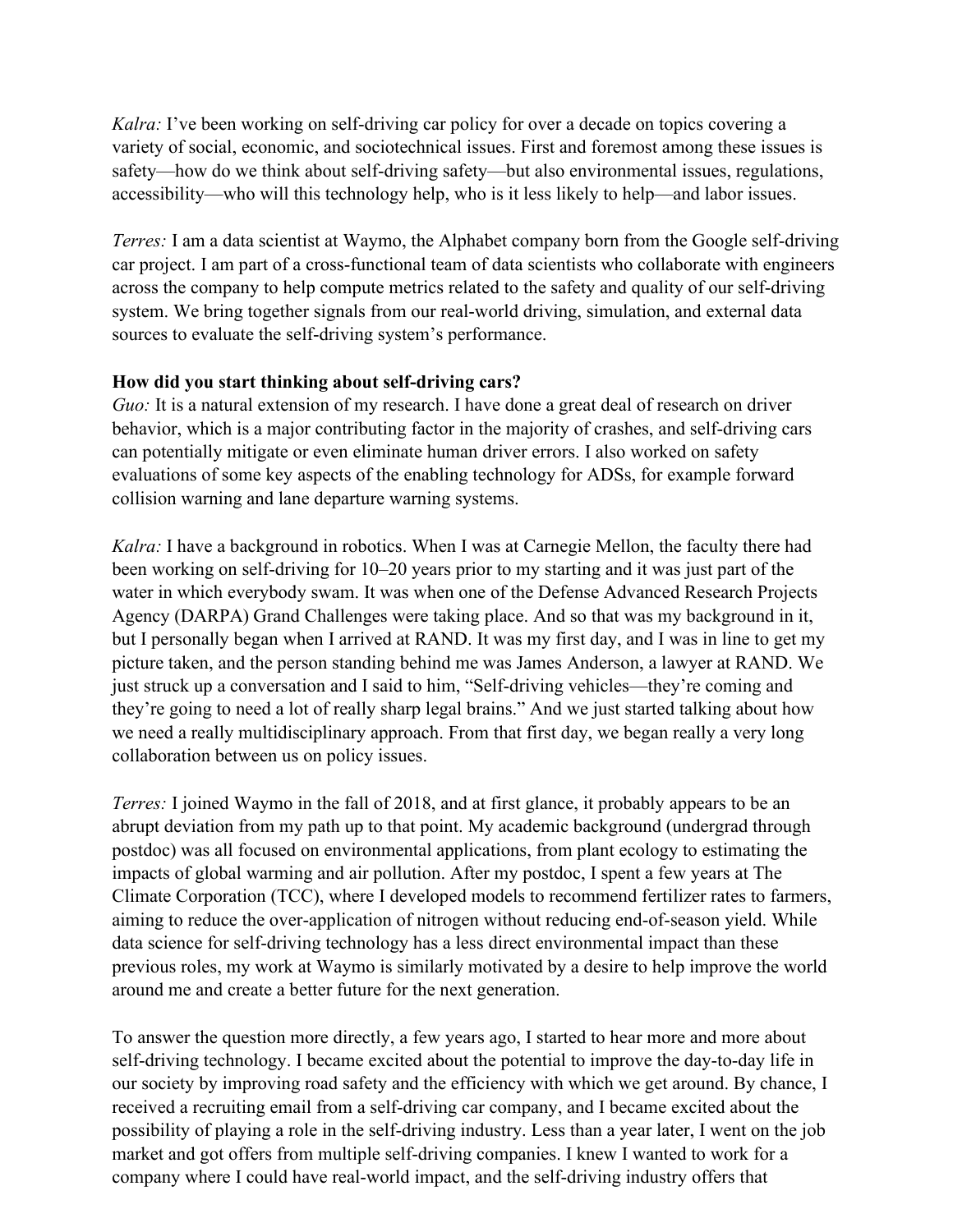opportunity in a way that most other industries cannot.

### **What has been the most surprising aspect of self-driving cars for you?**

*Guo:* The astonishing development in sensor technology and artificial intelligence (AI) in ADSs. Self-driving car research goes back decades. However, it is only very recently that image processing, LiDAR, and radar—combined with advancements in AI and sensor fusion—make self- driving cars feasible.

*Kalra:* I have been surprised at how easily people and society have taken what was once science fiction, and now people are like, "Oh, yeah, self-driving cars, that's coming, that's around the corner." The ease with which something goes from imagination to reality, even while not many people currently have these vehicles, is amazing.

#### **What are the greatest unknowns related to self-driving cars?**

*Guo:* Can a self-driving car provide the promised safety, security, and reliability at massive scale?

*Kalra:* How is this going to shape our future? Let's imagine 1992, when people were first starting to use the internet and we had this idea, this sort of dim idea, that we could send letters faster. And now 30 years later, we can't do anything without the internet. I think, in a similar way, we have this dim idea that we're going to get into a car that can drive us somewhere but it sort of defies the imagination to know how will that capability change how we live, work, engage with each other. We have something that could be transformative in ways that we struggle to imagine.

### **What keeps you awake at night related to self-driving cars?**

*Guo:* Whether the implementation of novel technologies in driving could lead to catastrophic consequences. For example, a software bug or malicious attack that would affect millions of vehicles overnight through an over-the-air update. An "I, Robot" movie scenario could soon become a reality.

Another one is that level 3 automation, which relies on drivers to resume control of the vehicle when they have not been actively engaged in driving, is a recipe for disaster. A great deal of research has shown that people are not good at doing this.

### **What are the benefits of self-driving cars?**

*Guo:* Many. Self-driving cars could free billions of drivers from driving tasks and save an enormous amount of human resources; eliminate human error from the driving process, a major contributing factor for safety; and allow optimization of transportation resources at the society level, alleviating traffic congestion and pollution.

*Kalra:* The benefits could be tremendous. We have a lot of problems in our transportation system that remain unfixed, and driverless cars have the opportunity to transform a tremendous amount of that.

One can imagine a world in which, first of all, traffic transportation becomes much safer because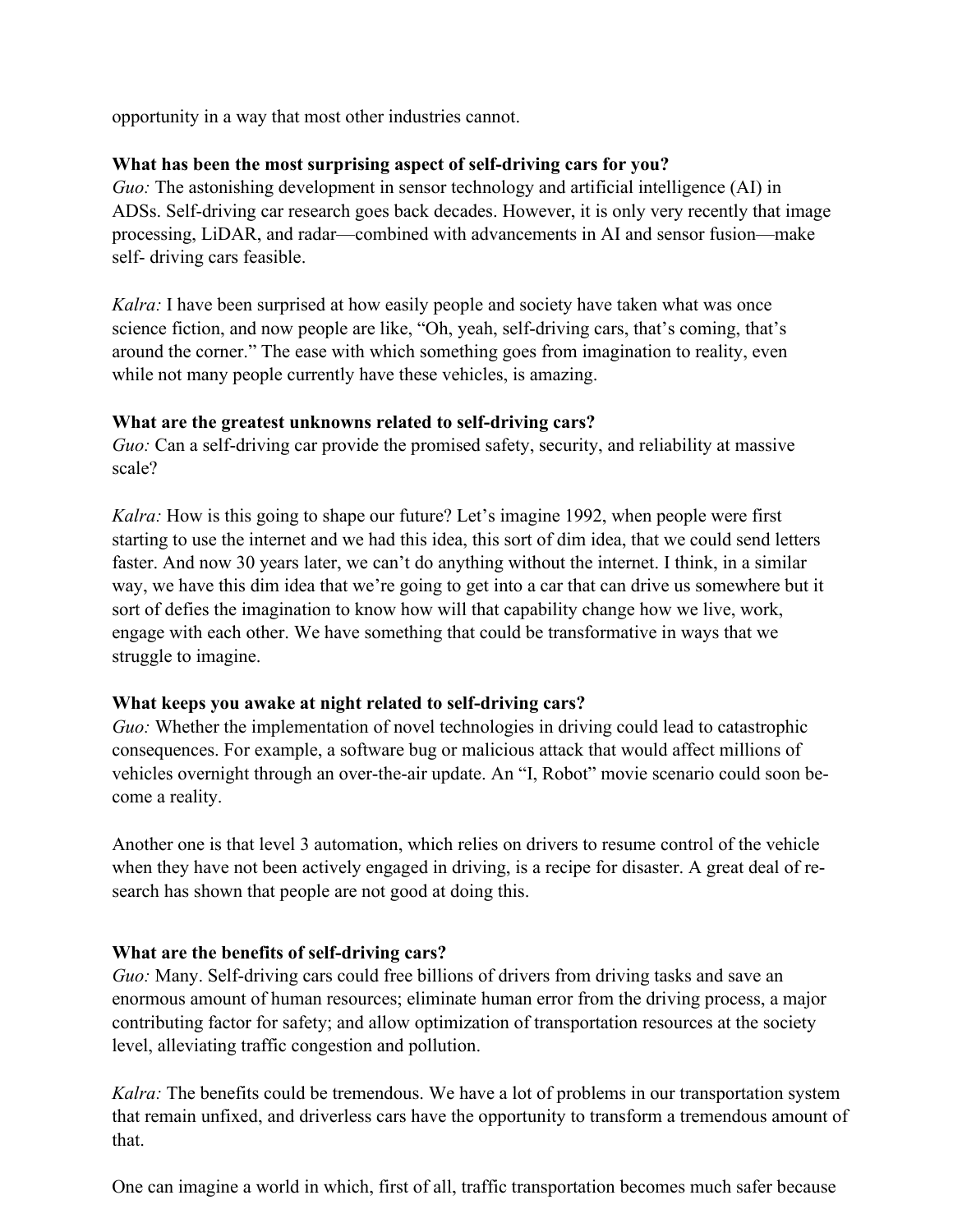we have really safe self-driving vehicles. We provide mobility to people who don't have it, whether this is older Americans who don't drive or don't want to drive or people who can't afford the cars. We can imagine environmental congestion goes down and environmental impact of transportation goes down, because we have electrified self-driving.

The benefits are limitless. But it's hard for me to answer that question without also thinking about the drawbacks, because the absolute opposite world could occur, as well. We have more road fatalities if the vehicles are not actually as safe as we thought, or congestion increases because the cost of transportation goes down, or the technology exacerbates inequality if it's only available for the wealthy.

*Terres:* The potential to improve safety on our roads is the primary benefit that I see from selfdriving cars. My father has gotten into car accidents for as long as I can remember (thankfully they've generally been minor incidents). Each accident is unique, but they are often due to something small like not noticing the car behind him, and rarely something major like falling asleep at the wheel. I would feel much better about my father's safety if he could simply choose a destination and let the car do the driving; unlike him, the Waymo Driver can see 360° and doesn't get sleepy on long drives.

Of course, self-driving cars have the potential to improve safety for everyone, not just for my own family. According to the World Health Organization, there were 1.35 million deaths worldwide due to vehicle crashes in 2016 and, similarly, 50 million injuries worldwide in 2018. In the US, 94 percent of crashes involve human choice or error. Even a small reduction in that human choice/error percentage would produce huge improvements to Americans' safety on the roads.

There are also a lot of benefits that go beyond road safety, including mobility options for those who cannot drive, safe transportation opportunities for vulnerable groups such as kids and seniors, and a more enjoyable commute for everyone.

# **Big Picture Issues**

## **What are the most pressing questions in the minds of regulators and policymakers about self-driving cars?**

*Guo:* How to certify and monitor an ADS? Shall original equipment manufacturers (OEMs) selfcertify their ADS product? An ADS depends heavily on software, and every new version essentially puts a new system on open road. We need to ensure the safety of an ADS and make recall decisions in a timely manner.

*Kalra:* Safety is by far and away the most important issue. Are they going to be safe? How safe do they need to be? How will we know? And who's responsible if they turn out not to be safe? The next question I think, especially in some circles, is the labor impact. Whose job is at risk? What jobs will be created, so on and so forth.

### **What challenges does a mixed fleet scenario hold?**

*Guo:* An ADS needs to be capable of operating in traffic with human drivers. Therefore, the operating algorithm has to consider somewhat unpredictable human driver behaviors. Similarly,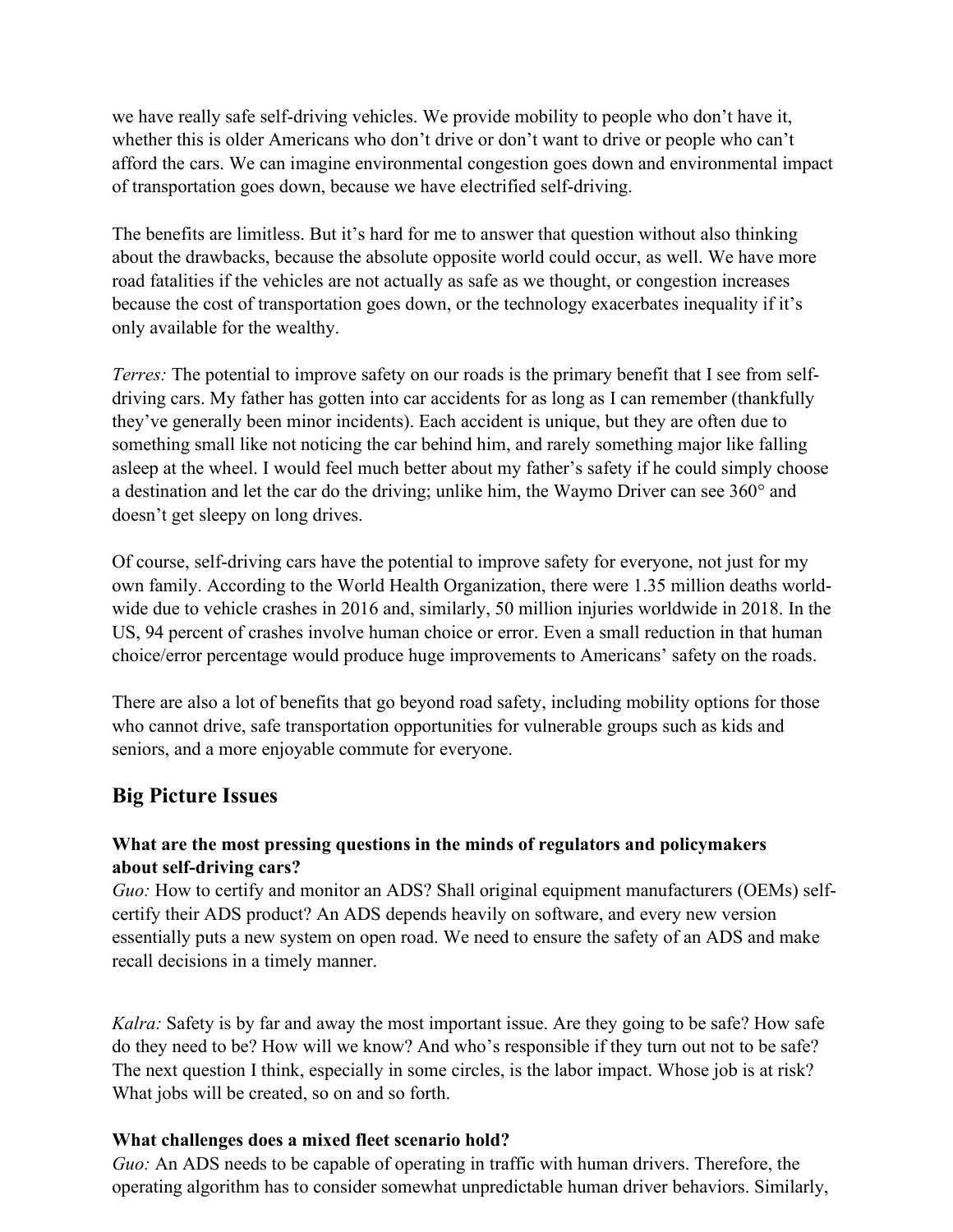human drivers also need to learn how to properly drive near a self-driving car.

*Kalra:* If by mixed fleet one means some vehicles on the road that are driven by humans and some that are autonomous, this is how it will have to be. It is hard to even imagine a world in which there was anything different. I don't actually see this as a source of that much challenge because, as long as we have different developers developing different autonomous vehicles, it doesn't really matter if we have some of them being human driven and some of them being autonomous.

#### **Are there questions that people should be asking, but are not?**

*Guo:* As a relatively new field, challenges and questions constantly arise. One of the questions I am interested in is how to quantitatively assess the risk associated with an ADS with a limited amount of safety-critical event data.

*Kalra:* How can we use this technology to achieve transportation goals that have long eluded us? For example, if we are trying to reduce congestion, it makes both theoretical sense—and evidence would suggest—that autonomous vehicles will make it cheaper to drive because the cost of your time is taken away—you can do something besides steering the wheel. That means the latent demand for transportation will induce more travel, which would result in more vehicle miles traveled and more congestion. That's contrary to the policy goal of reducing congestion and reducing gas emissions and other environmental impacts. So, the question is, are autonomous vehicles a good technology to implement congestion control, transportation travel demand policy measures such as mileage-based user fees, coordination—things that might be hard actually in a traditional vehicle but quite easy with the self-driving vehicle?

### **How should people think about the safety of these cars?**

*Guo:* They should have realistic expectations for ADSs. Although a promising technology, it is unlikely we can achieve the zero-crash goal in the near future. People are not great at understanding risk and have a tendency to overestimate risk when they don't have control over the outcomes. Airplane crashes have a huge impact on public opinion but few notice that more than 100 people die due to traffic crashes in the US *every day.* An important question is how safe is safe enough for driver acceptance of ADS technology.

*Kalra:* That's a multibillion-dollar question. I wish I had the answer. There are so many questions wrapped up in that. How safe are self-driving vehicles? How safe do we need them to be? How do we know whether safe is safe enough? If we were economic rational beings, we'd say as soon as we can start saving lives on average, we should put these vehicles on the road. So as soon as they're better than the average human driver or as soon as we can start replacing a bad driver with a better autonomous driver, then we're in business. That's not how people work. We have cognitive biases, and also it is about how we value life. I would love for people to appreciate how complicated this issue is. It is so much more than just a reliability rate. There are so many social and psychological components to it that I think we underappreciate.

### **What are the social barriers or incentives to adoption of self-driving cars?**

*Guo:* Many issues need to be addressed, such as ownership, operational domain, pay for use,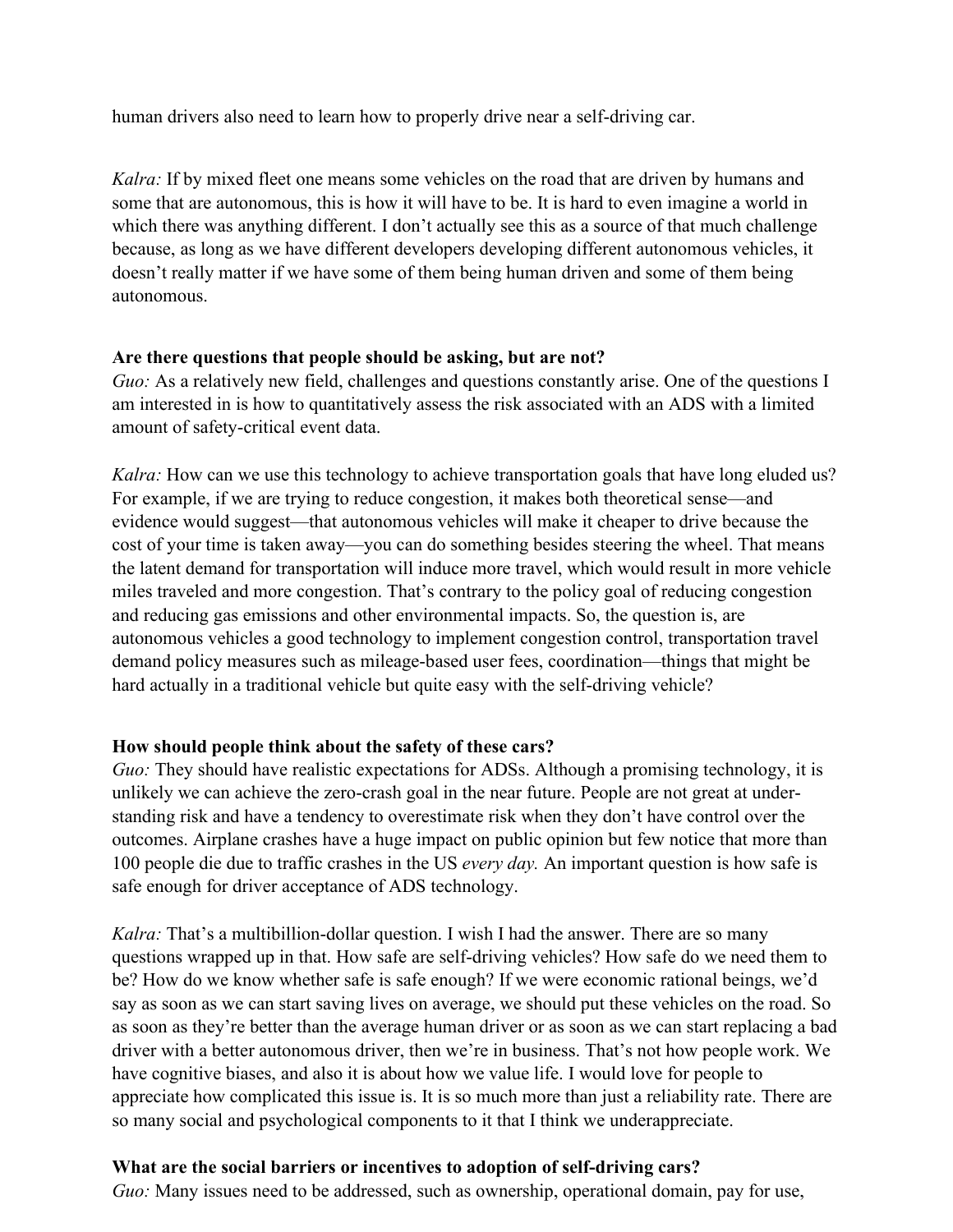liability, and insurance.

*Kalra:* In the US, we tend to be pretty excited about new technology. There were really no cultural barriers to the adoption of the smartphones, for example. I actually think that's how selfdriving cars will be received more so than with suspicion.

But the real test will be when something bad happens, and it will happen—scenarios such as a self-driving vehicle kills child chasing a ball. This scenario happens often enough with human drivers, but it rarely makes the news.

## **How do those who are not statisticians and are working on self-driving cars think about well-publicized yet rare deaths and serious accidents?**

*Guo:* I can talk about my personal experiences. I have another PhD in transportation engineering. There is a systematic approach for crash investigation and identification of the causes of a severe crash through simulation and accident reconstruction. For pretty much every rare death related to an ADS, detailed crash causation has been identified. The goal is to improve the system so it can properly handle such scenarios in the future. Uncertainty is usually not a top priority in such scenarios. However, the observed crash scenarios are random in nature. Without a proper way to incorporate the associated uncertainty, it will be difficult to prevent future crashes.

*Kalra:* I think for people who are working on self-driving cars, each tragedy is different, it's very threatening. Every time this rare self-driving death or a crash occurs, everyone holds their breath and says, "Is this the thing that shuts down this industry?" I think it's not being thought of statistically because its impact on the mind of the public is so outsized. I think for those working on self-driving cars who are nonstatisticians, this is not viewed as a statistical issue.

### **Do you think the public is ready for self-driving cars? If not, when will they be?**

*Guo:* It depends. There are several levels of automation, from level 1 with a simple driving assistance system to fully automated level 5 systems. A car with adaptive cruise control, automatic braking, and lane keeping can be considered a level 2 system, and the public generally embraces these technologies well. I think the public will be ready when ADS technology is ready.

*Kalra:* There's no monolithic public. There are some people who are all ready, who are gunning for it. There are people who will never be ready. Somewhere in the middle, I think people are cautiously optimistic that this could be a useful technology. And as the pilot studies become more prevalent and prove their worth, I think this will start to become normal. So, some people are at one end of the tail already. Some people at the other end are never going to be ready but, in general, I think we're moving toward more experience and more exposure.

# **Past/Current Statistical Impact**

## **What are the areas in which statisticians can have the greatest impact on advancing selfdriving car safety or technology?**

*Guo:* Statisticians can play a key role in many areas. We can help in various ADS phases, including system development, system testing and certification, and post-market surveillance.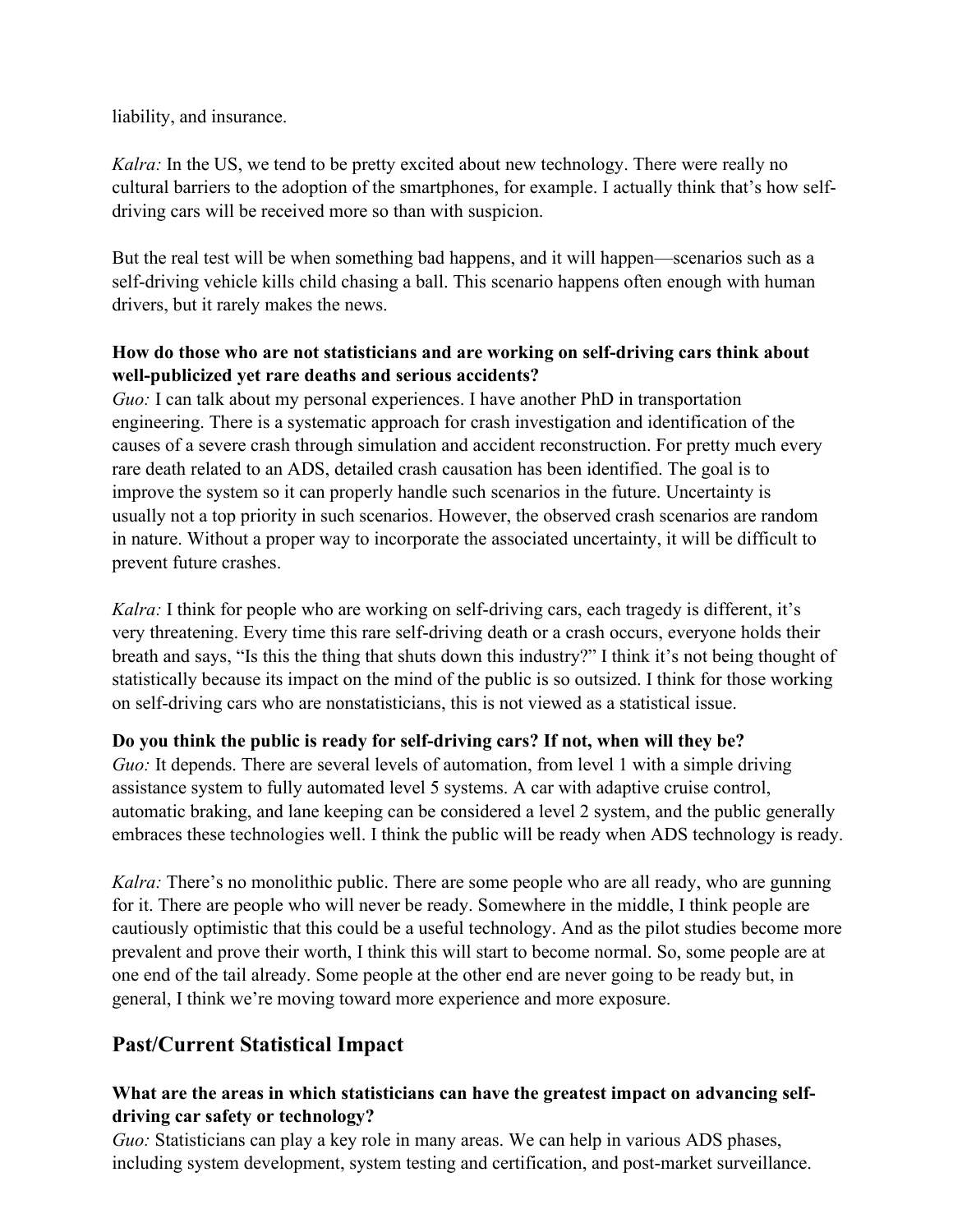*Kalra:* Safety, hands down. Understanding how we make use of multivariate data, data from different sources. Data from different modes of testing such as simulating real-world driving tests. How do we put this data together to make inferences about safety? That's a huge and complicated statistical problem. This is where statisticians are so critical.

*Terres:* At Waymo, statisticians are advancing many aspects of self-driving technology, from computing metrics that help assess safety of the current software, to assessing subtle changes in self-driving motion planning, to optimizing fleet allocations. Our data scientists work in collaboration with engineers across the organization to ensure that changes to the self-driving software are validated and informed by data.

Anyone working very focused on a particular task runs the risk of losing sight of the big picture in which that task is embedded. This can be problematic regardless of the industry one is working in. However, when developing a self-driving platform, the big picture is particularly important due to the inherent interconnectedness of the system; a change in one part of the software could have trickle down effects throughout the software stack. The cross-functional nature of my team gives us a unique bird's eye view of the self-driving performance overall. This enables us to help identify priority areas for future work, separating persistent patterns in the data from the variability around those patterns.

### **What contributions are statisticians uniquely equipped to make?**

*Guo:* We are trained to deal with uncertainty and make decisions with uncertainty. Statisticians can play a leading role in predicting and assessing crash risk under different scenarios, extracting useful information from massive amounts of driving data, testing whether an ADS meets standards, and detecting an abnormal number of crashes for fleets.

*Kalra:* Let me add one more, which is helping the public understand statistics. Statistical significance and confidence are very basic concepts to statisticians. Another huge contribution is helping people understand what the data show.

*Terres:* Driving performance metrics that acknowledge the inferential limitations induced by finite data sets. Particularly while self-driving technologies are being tested on a relatively small scale, it is incredibly important to understand the uncertainty in any extrapolations being made to a broader population. For the non-expert, it is easy to rely on point estimates or make generalizations from anecdotal evidence, and it is just as easy to be led astray by these approaches. A statistician can provide context to these point estimates and anecdotes, ensuring that the resulting inference is grounded and data-driven. The unique influence of a statistician is particularly apparent for situations where a nonstatistician may not even recognize there's a need for statistical expertise; this would include things like multiple testing, Simpson's paradox, and causal inferences drawn from observational data.

## **Give an example of how you (or statisticians in general) are making an impact on selfdriving cars.**

*Guo:* Forward collision mitigation is a critical component of ADS. I have been involved in projects using different data sources (e.g., naturalistic driving study data and fleet data) to evaluate the efficacy of collision mitigation in real-life driving scenarios. The findings of these studies provide information for assessing the safety of self-driving cars.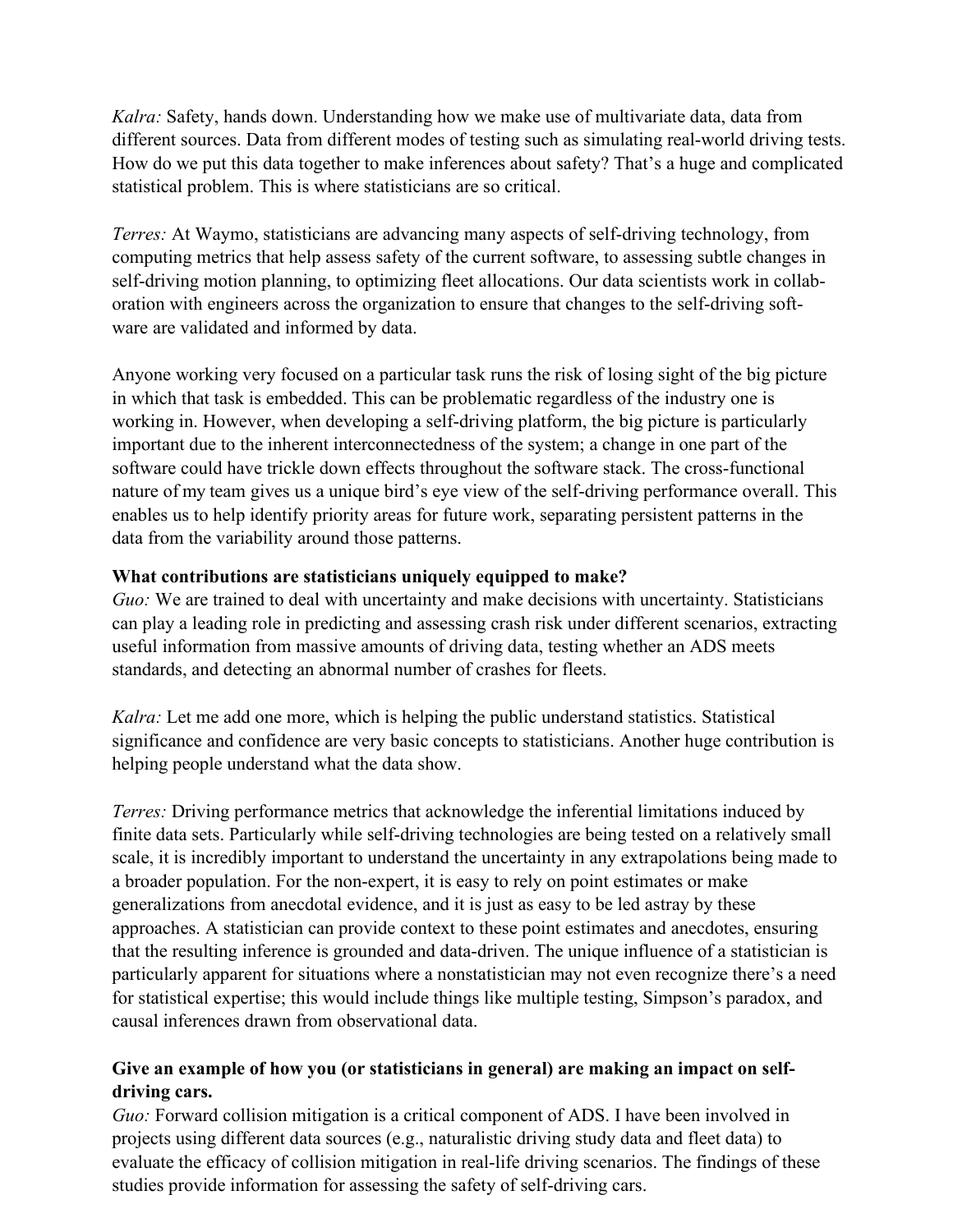*Kalra:* Our report, "Driving to Safety" (Kalra and Paddock, 2016), asked a really important question: How many miles of driving would it take to demonstrate autonomous vehicle reliability? The assumption had been that if we test drive cars enough, we'll eventually get enough data to be able to make inferences about their safety. This paper used STAT101 techniques to answer a question that actually stymied the field. There was no prior analysis on this; nobody knew how to figure this out because nobody was calling a statistician. I finally called a statistician and the answer was, like, "Oh yeah, we can do this." It was amazing to me that this is a question that was being talked about in conferences and the self-driving community. And people were like, "Wow, this is so hard!" And this is where the value of having a statistician was just so apparent, because the community is asking a reasonable question that has a fairly straightforward answer and just was not equipped to know where to look for this answer.

I say this in no way to disparage the importance of what we did—it was a huge contribution but people don't know statistics. I knew enough to know where to look for the answer, but it is telling that people with PhDs in so many relevant fields had not answered this question, and I was shocked.

*Terres:* Everyone in this industry wants to ensure that self-driving technology is released responsibly and safely. At Waymo, improving road safety is our mission and our highest priority. Within that safety-focused setting, statisticians are key experts, providing context around the inherent uncertainty associated with our current and future performance. Our expertise in uncertainty and random variation enables data-driven decision-making and rigorous evaluation of current self-driving performance. In this way, we help to continuously improve the safety of the self-driving system.

# **Methodological Expertise and Needs**

### **What statistical methods or ideas are most important in this domain?**

*Guo:* Just to name a few, statistical learning, rare event modeling, and epidemiological and experimental design are important. This is a multifaceted and fast-evolving field that is in constant demand for novel and advanced statistical methods.

*Terres:* Very few of our problems can be solved using an out-of-the-box solution, and instead our solutions must be derived from first principles. As such, a strong foundation in statistical thinking is critical to working as a data scientist at Waymo. On an average day, we will encounter problems that require an understanding of how to handle biased sampling algorithms, observational data, experimental design, hypothesis testing, probability theory, causation vs. correlation, and more.

At Waymo, consideration of uncertainty is an integral part of our operations for statisticians and nonstatisticians alike. Statistical fluency is common enough at Waymo that most individuals can draw conclusions from a confidence interval. But uncertainty is also discussed beyond the context of this STAT101-style setting. For example, uncertainty is readily apparent in the way we think about driving scenarios that the self-driving car might encounter. Imagine the self-driving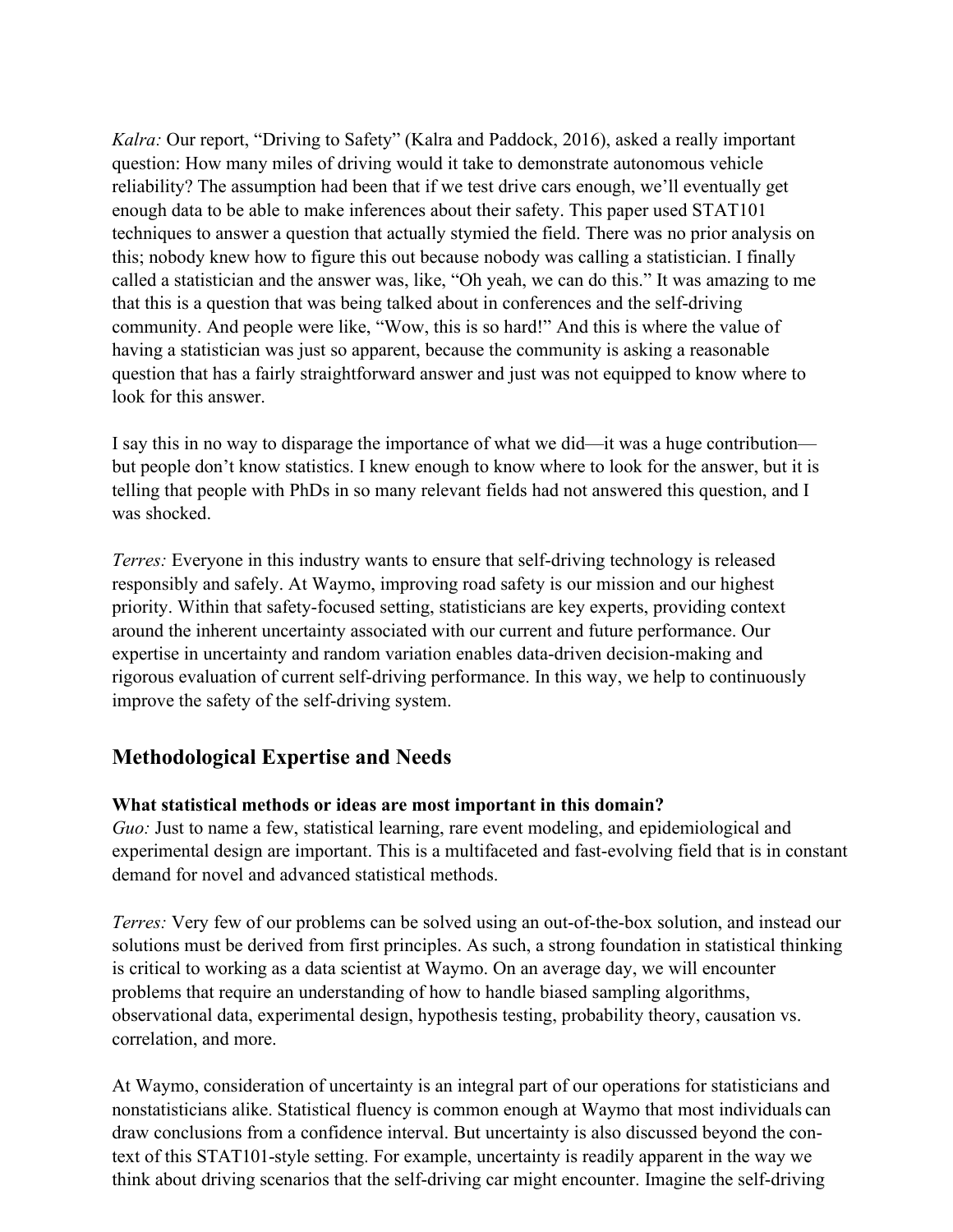car approaches an intersection. We know where the self-driving car is and where it is planning to go, but there may also be many other moving objects present, including vehicles, pedestrians, cyclists, cardboard boxes, etc. The precise path for the self-driving car will depend on the movements of those other objects (e.g., if we want to guess where all of these objects will be several seconds from now, it is no surprise that there will be some uncertainty in our guess). Some of these objects may be somewhat predictable. For example, a parked car with no driver nearby is unlikely to be in a different location. Other objects may be predictable but with greater uncertainty. For example, a car approaching the intersection with a blinker on is likely to make a turn, but it could also continue straight. This kind of uncertainty is commonly discussed at Waymo across all levels of statistical expertise.

#### **What features of the data are unique to self-driving cars?**

*Guo:* Self-driving cars rely on big data. High-frequency, high-dimensional, and high-resolution sensor and vehicle kinematic data are the driving force for an ADS.

*Kalra:* With self-driving cars, we actually have continuous data about driving. And so now we get to introduce some really interesting ideas of what makes a statistically meaningful event. Sure, we can take a step back and talk about lane departure or running a red light—these are also events—but what about a swerve or an unnecessary acceleration? We now get into a place where we can make inferences from a continuous data set, which is really an incredible opportunity for thinking about transportation safety. For example, in one of our reports on developing a safety framework for measuring safety, we talk about Roadmanship, which is the idea that you're a good driver above and beyond avoiding crashes. What does that mean from a statistical standpoint? How do you define good Roadmanship? And how do you use continuous driving data to measure it? There's an opportunity here to do some really interesting stuff.

*Terres:* This is the first time in history that self-driving cars are being developed, which means that many aspects of our data pose unique and unsolved challenges. In particular, I would call out that our day-to-day work often involves (a) sample sizes  $\ll \infty$ , and this is combined with (b) unbelievable depth of information for each sample.

In any given moment of driving, we have data from our sensor suite, which includes lidar, radar, and cameras covering 360°; data on what other objects were in the scene, where those objects were a moment earlier, and where they go a moment later; characteristics about the roads, traffic lights, and signs; and everything the self-driving car was thinking in that moment. That said, the number of driving moments that we can capture is naturally limited by the number of cars being deployed (or simulation scenarios we can run) at any given time.

At Waymo, we have already driven more than 20 million miles on public roads and more than 15 billion miles in simulation across 25 cities in the United States. While this doesn't compare with the sample sizes seen at big tech companies (e.g., Google, Facebook, Netflix, etc.) where they have nearly infinite data and can rapidly deploy randomized experiments across large swaths of a population within a few days, our depth of data for each data point combined with the relatively small number of data points is one of the key ways in which our self-driving data are unique.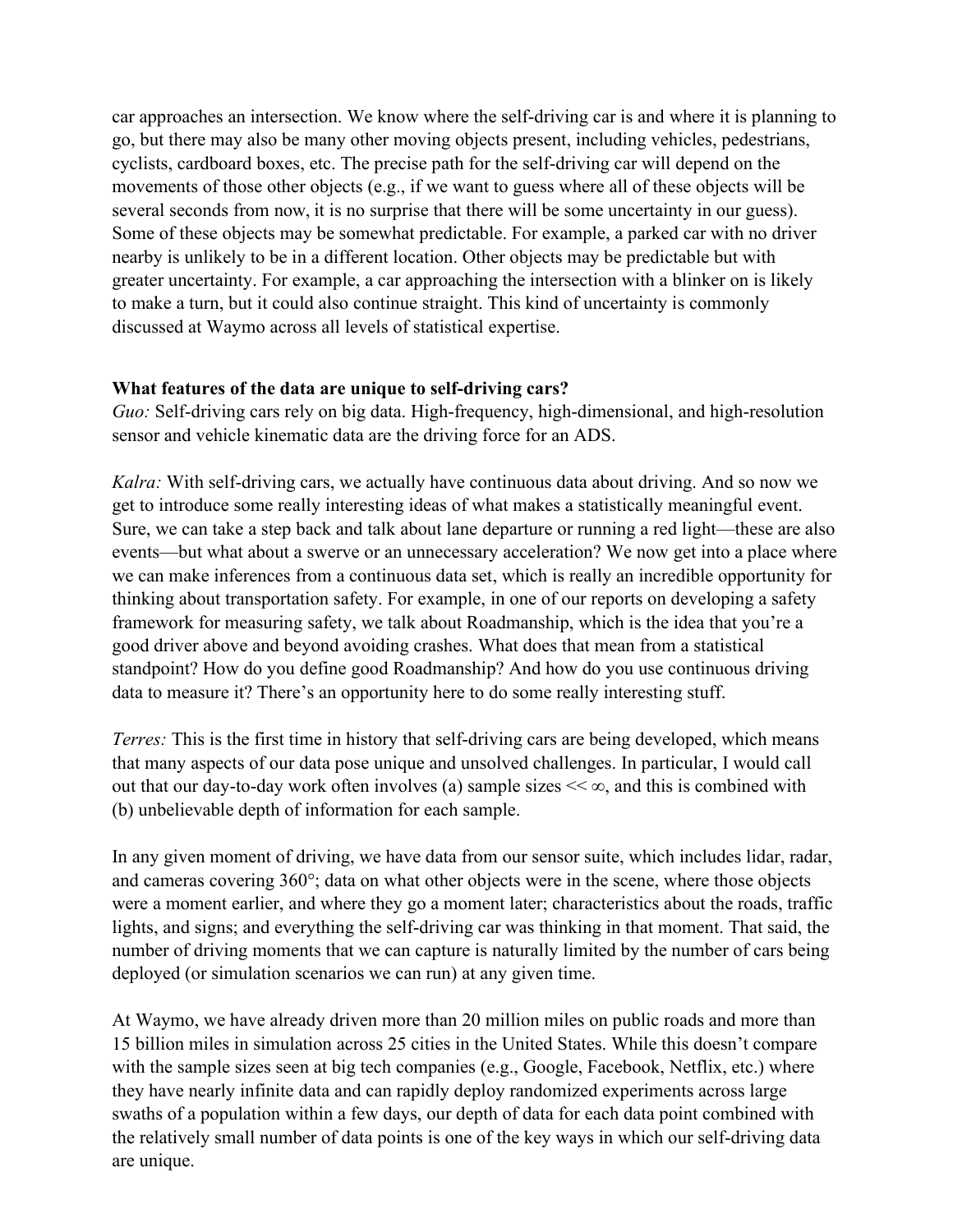I would encourage anyone interested in getting a better sense of our data to visit *waymo.com/open* and explore the [Waymo Open Dataset.](https://waymo.com/open) It's one of the largest self-driving data sets ever released for public use. This data set contains nearly 2,000 diverse driving segments with associated labels and sensor data, all available for public use and research. This is only one slice of the data we have, but it provides a unique opportunity for students and researchers to look at the data and challenges that come when developing self-driving technology.

## **What are the biggest methodological challenges to solving the most important problems related to autonomous vehicles?**

*Guo:* How to ensure the system can handle unexpected scenarios. In real life, a crash happens typically because of an unexpected scenario. It is a "big data, rare event" problem. ADS development is usually based on normal driving and a limited number of crash scenarios. The crash scenarios will surely not be an exhaustive list of all possibilities. Limiting the system to a specific operational design domain could reduce the number of unexpected scenarios but will not eliminate the problem. A major challenge is how to generalize an ADS algorithm to scenarios not included in the system development.

*Terres:* The biggest three statistical methodological challenges I would call out are: (1) quantification of subjective performance; (2) extreme value or rare event statistics; and (3) high-dimensional data with a complex dependence structure. These are all nontrivial problems that require careful statistical consideration.

In many settings, it is straightforward to identify a quantitative metric that aligns with the question we want to answer. For example, a simple metric for ad effectiveness is click-through rate. However, many of the self-driving behaviors we want to measure do not have even simple quantitative metrics associated with them. For example, imagine a self-driving car approaches a stop sign. Did it do a good job stopping? What if I gave you two versions of the self-driving car's behavior in the same setting and it stopped in both versions. How would you decide which one was better (maybe one stopped too harshly, another stopped too long, etc.)? Defining these kinds of metrics requires creativity and a thorough evaluation to confirm that the proposed metrics are consistent with our subjective expectations.

In many settings, an algorithm will be evaluated based on its ability to capture average behavior, with many edge cases effectively ignored as spurious rare events. However, in the context of self-driving cars, it is important to understand the tail performance of our technology. This includes quantification of tail quantiles, as well as estimation of rare event frequency. An example of tail quantiles would be time-related metrics. For example, what's the 99th percentile of our stopping time in a particular setting? It is not enough that our average stopping time is within a certain limit; we also strive to be confident that our longest stopping times meet designated thresholds.

Examples of rare event estimation are perhaps more obvious. These would include estimating the frequency of injury collisions and comparisons to data sets and estimates based on studies of human-driver performance. Understanding the self-driving car's safety performance and our uncertainty about that performance is vital to help ensure we understand what rare rate estimation can and cannot tell us.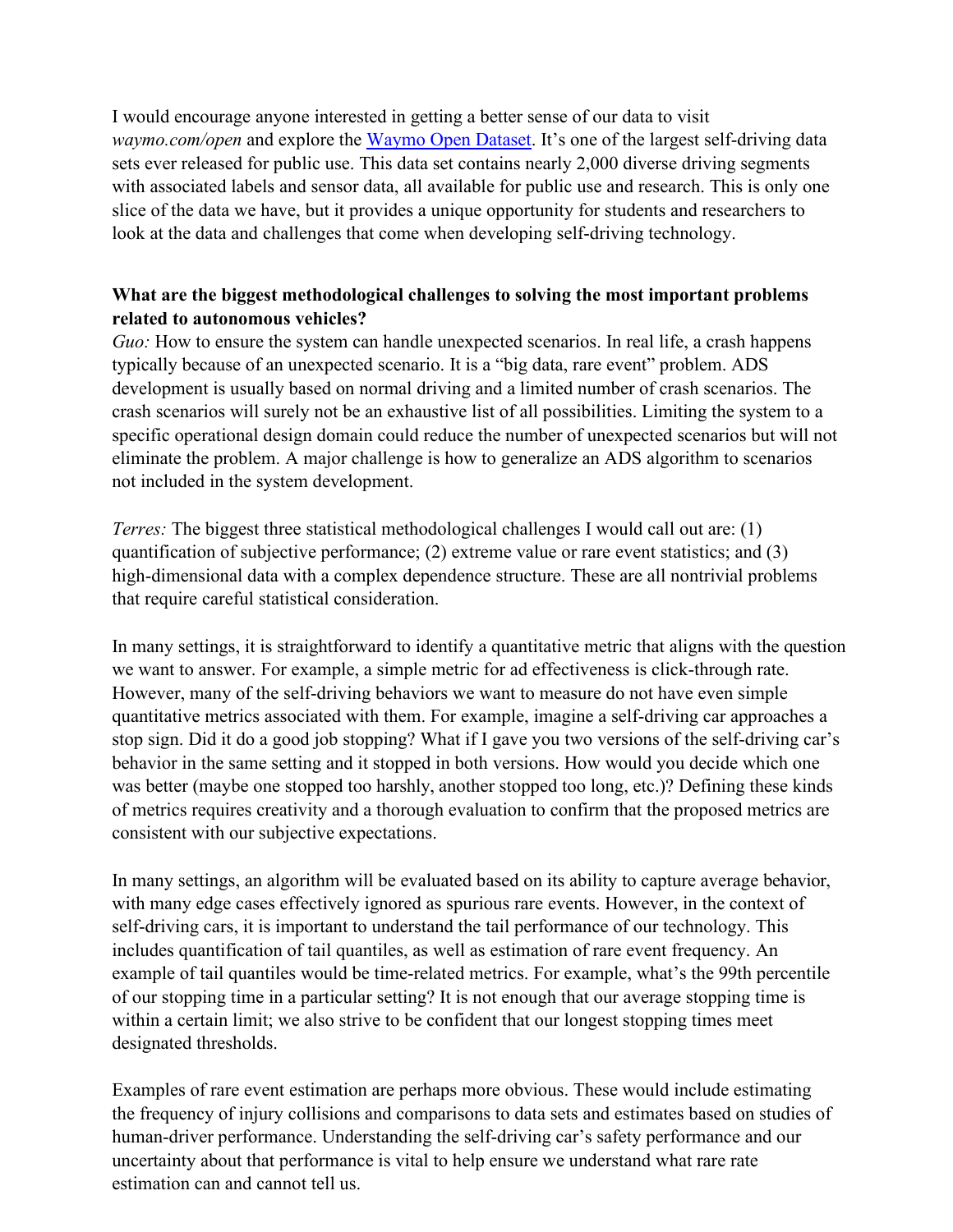In my academic career, I focused on modeling settings where there were inherent interdependencies in the data due to spatial and/or temporal proximity. Accurate inference in these settings requires that the dependencies are accounted for in the statistical procedure. The same is true at Waymo, where our data is high-dimensional with a complex dependence structure. Handling our data sets requires consideration of multivariate spatial data (e.g., location of the self-driving car, as well as other objects in the scene, all embedded in a high-resolution map), multivariate temporal data (e.g., tracking the behavior of any object in the scene across time), and network style interactions between all these features (e.g., how fast a car drives will depend on how fast the car in front of it is driving). Any metric or model we develop will be influenced by these dependencies, and out-of-the-box statistical tools are simply not going to account for all of them.

# **Growing the Depth and Breadth of Statistical Impact**

### **What additional expertise is valuable to solving statistical problems on autonomous vehicles?**

*Guo:* Domain knowledge is important. Knowing the key research questions and challenges facing ADS development and evaluation will help statisticians to quickly provide solutions. Sufficient computing skills to handle big data are essential to conducting data analysis efficiently. ADS development typically involves an interdisciplinary research team, and being able to communicate with nonstatisticians is also critical.

*Kalra:* There's a field of research on how people understand science, technology, and engineering. I have to believe this is an important area of study in a way that would allow the hard science of self-driving safety to be converted into an individual's understanding of safety at a more intuitive level. So, this is a combination of social psychology, engineering, public policy, and statistics, and pulling this all together to understand how the technology is understood and used by people is a really important area.

*Terres:* Data scientists at Waymo work cross-functionally with diverse experts across the organization. As such, skills like effective communication and collaboration are an absolute requirement for the job; a brilliant statistical technique is irrelevant if no one is aware it exists or is willing to use it. Being able to explain subtle statistical details to someone who barely remembers their basic STAT101 course requires some practice, and I would personally argue that teaching experience as a graduate student is a great place to start.

## **What are barriers for statisticians working in this area, or for those who would like to work in this area?**

*Guo:* Proper domain knowledge, understanding of the key challenges, and access to ADS driving data are a few barriers for statisticians working in this area.

*Kalra:* It's natural in self-driving to have mechanical engineers, electrical engineers, safety experts, epidemiologists, people with backgrounds in machine learning—but the word "statistician" doesn't often appear in the parlance in this community and that may be a barrier. I